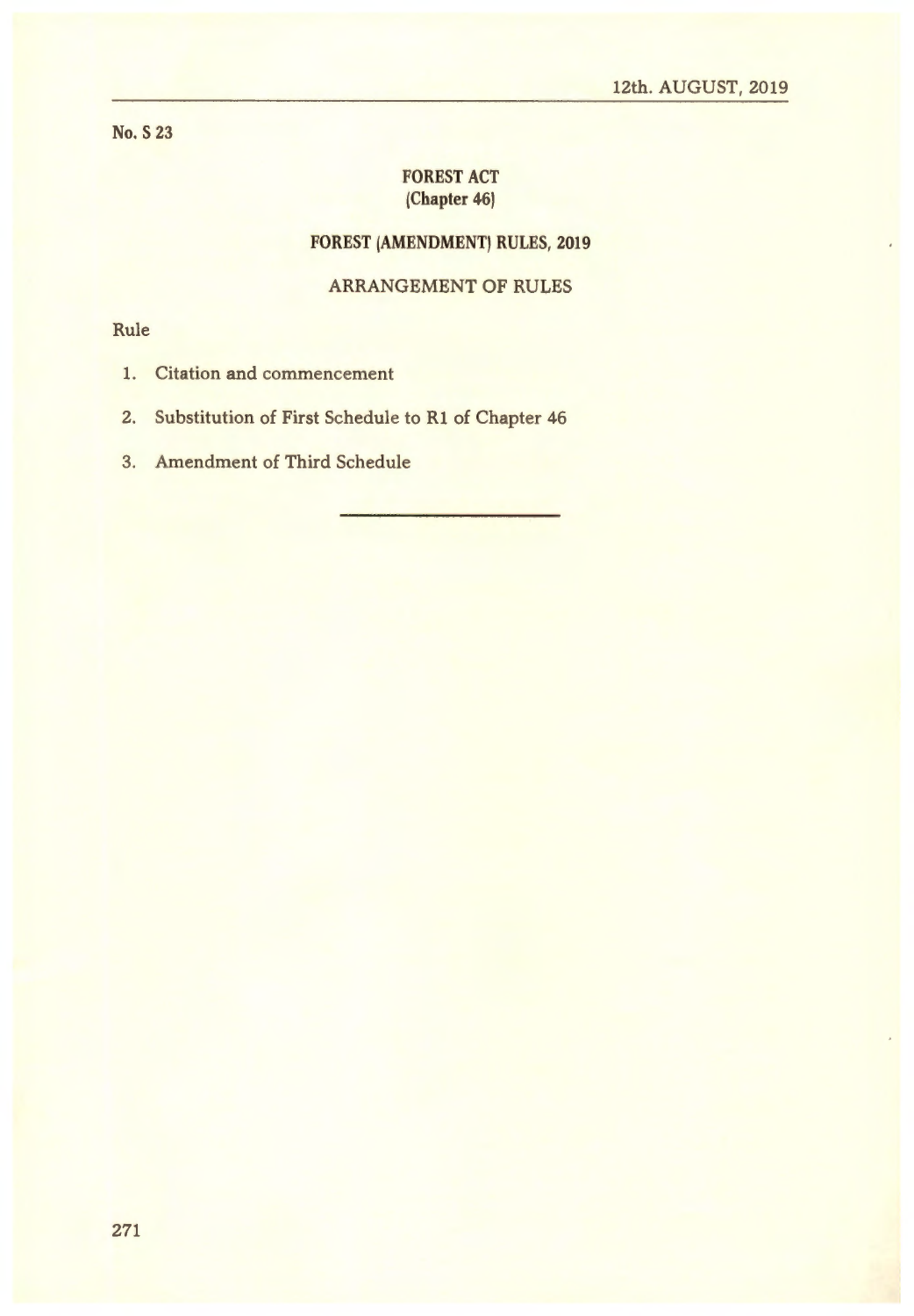### FOREST ACT (Chapter 46)

#### FOREST (AMENDMENT) RULES, 2019

In exercise of the power conferred by section 52 of the Forest Act, the Minister of Primary Resources and Tourism, with the approval of His Majesty the Sultan and Yang Di-Pertuan, hereby makes the following Rules -

### Citation and commencement

1. These Rules may be cited as the Forest (Amendment) Rules, 2019 and shall commence on a date to be appointed by the Minister, with the approval of His Majesty the Sultan and Yang Di-Pertuan, by notification published in the *Gazette.* 

#### Substitution of First Schedule to R1 of Chapter 46

2. The Forest Rules, in these Rules referred to as the principal Rules, are amended by repealing the First Schedule and by substituting the following new Schedule therefor -

### **"FIRST SCHEDULE**

(rules  $4/c$ , 10(2), 12, 13 and  $30/c$ )

### FOREST PRODUCE

Class I(i) Trees and Timbers

(A) Heavy hardwoods

Rate of royalty: \$21.20 per cubic metre in the round

| Vernacular of Trade name | <b>Botanical</b> name | Minimum felling girth in<br>centimetres |
|--------------------------|-----------------------|-----------------------------------------|
| <b>Belian</b>            | Eusideroxylon zwageri | 152                                     |
| <b>Bitis</b>             | Palaquium spp.        | 183                                     |
| Gerang buaya             | Hopea beccariana      | 152                                     |
| Keranji                  | Dialum spp.           | 152                                     |
| Malagangai               | Protoxylon malagangai | 152                                     |
| Mang                     | Hopea pentanervia     | 152                                     |
| Merbau                   | Intsia spp.           | 152                                     |
| Nyatoh batu              | Palaquium ridleyi     | 152                                     |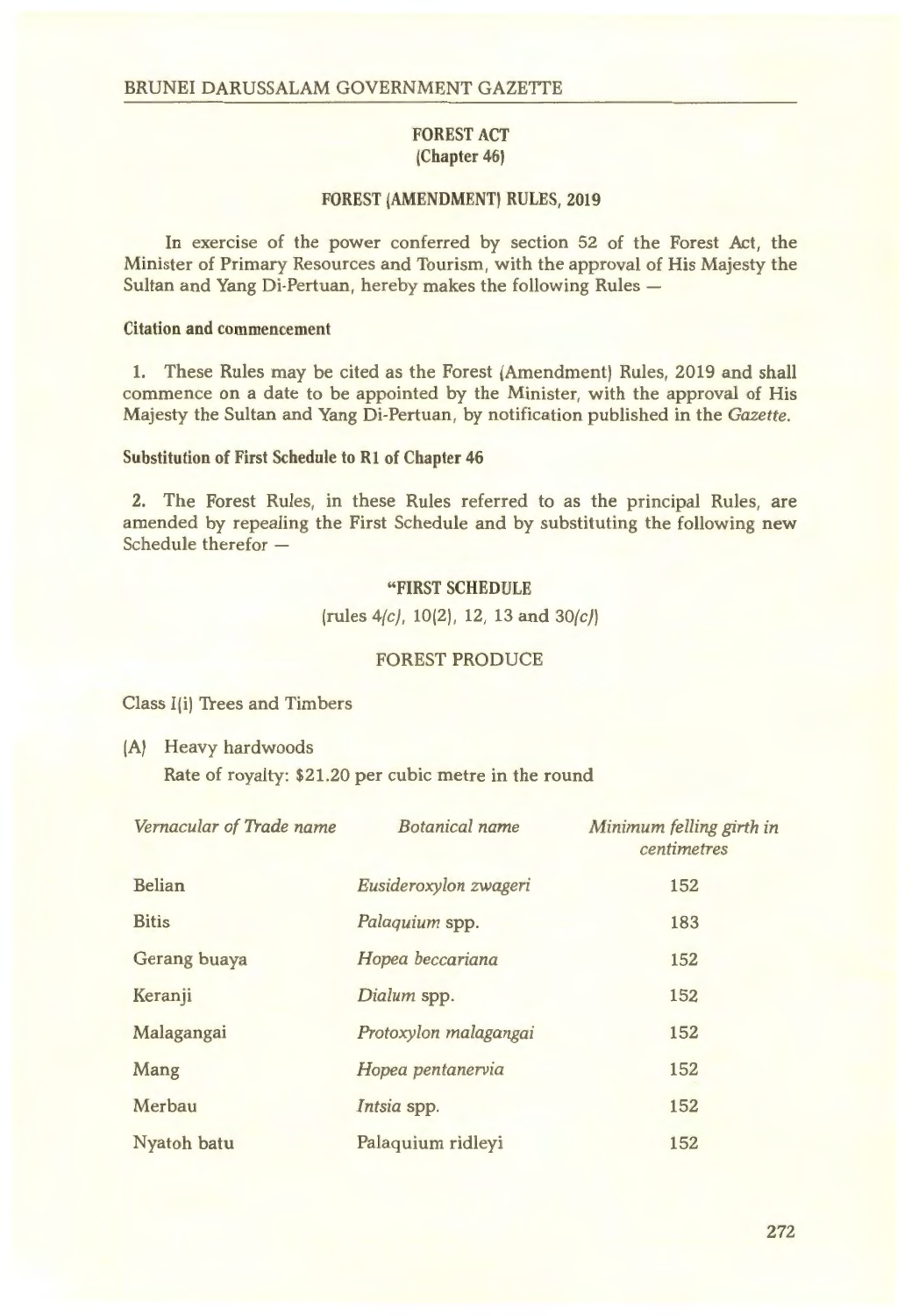| Vernacular of Trade name | <b>Botanical name</b>  | Minimum felling girth in<br>centimetres |
|--------------------------|------------------------|-----------------------------------------|
| Nyireh batu              | Xylocarpus moluccensis | 91                                      |
| Resak batu               | Cotylelobium spp.      | 152                                     |
| Selangan batu            | Shorea and Hopea spp.  | 152                                     |
| Selangan merah           | Shorea spp.            | 152                                     |
| Semala                   | Cantleya corniculta    | 152                                     |
| Semayor                  | Shorea inequilateralis | 122                                     |
| Tembusu                  | Picrophloeus spp.      | 122                                     |
| Teruntum                 | Lumnitzera spp.        | 122                                     |
| Upun batu                | Upuna borneensis       | 183                                     |
| Upun penyau              | Shorea geniculata      | 152                                     |

#### **FIRST SCHEDULE** - *(Continued)*

(B) Alan *(Shorea albidaj,* Amat *(Tetramerista glabraj,* Kapur *(Dryobalanops* spp.j, Keledang *(Artocarpus spp.j,* Kempas *(Kompassia malaccensisj,* Keruing *(Dipterocarpus* spp.), Keruntum *(Combretocarpus rotundatusj,* Mengaris *(Kompassia excelsaj,* Mengkulang *(Heritiera* spp.), Meranti *(Shorea* spp.), Nyatoh (species of Sapotaceae mostly of *Palaquium* spp., *Madhuca* spp., and *Payena* spp.), Sepetir *(Copaifera palustris* and *Sindora* spp.J, Seraya *(Shorea curtisii)* and Ubah *(Syzygium* spp.)

Rate of royalty: \$10.60 per cubic metre in the round

- (C) Ramin *(Gonystylus* spp.) and Thlong *(Agathis* spp.) Rate of royalty: \$11.30 per cubic metre in the round
- (D) All other timbers

Rate of royalty: \$8.50 per cubic metre in the round

Class I(ii) Poles (any species)

60 centimetres and not more than 90 centimetres in girth .. \$24 per 100 poles 30 centimetres and not more than 60 centimetres in girth .. \$16 per 100 poles Less than 30 centimetres in girth ........................................ \$4 per 100 poles

#### Class I(iii) Nibong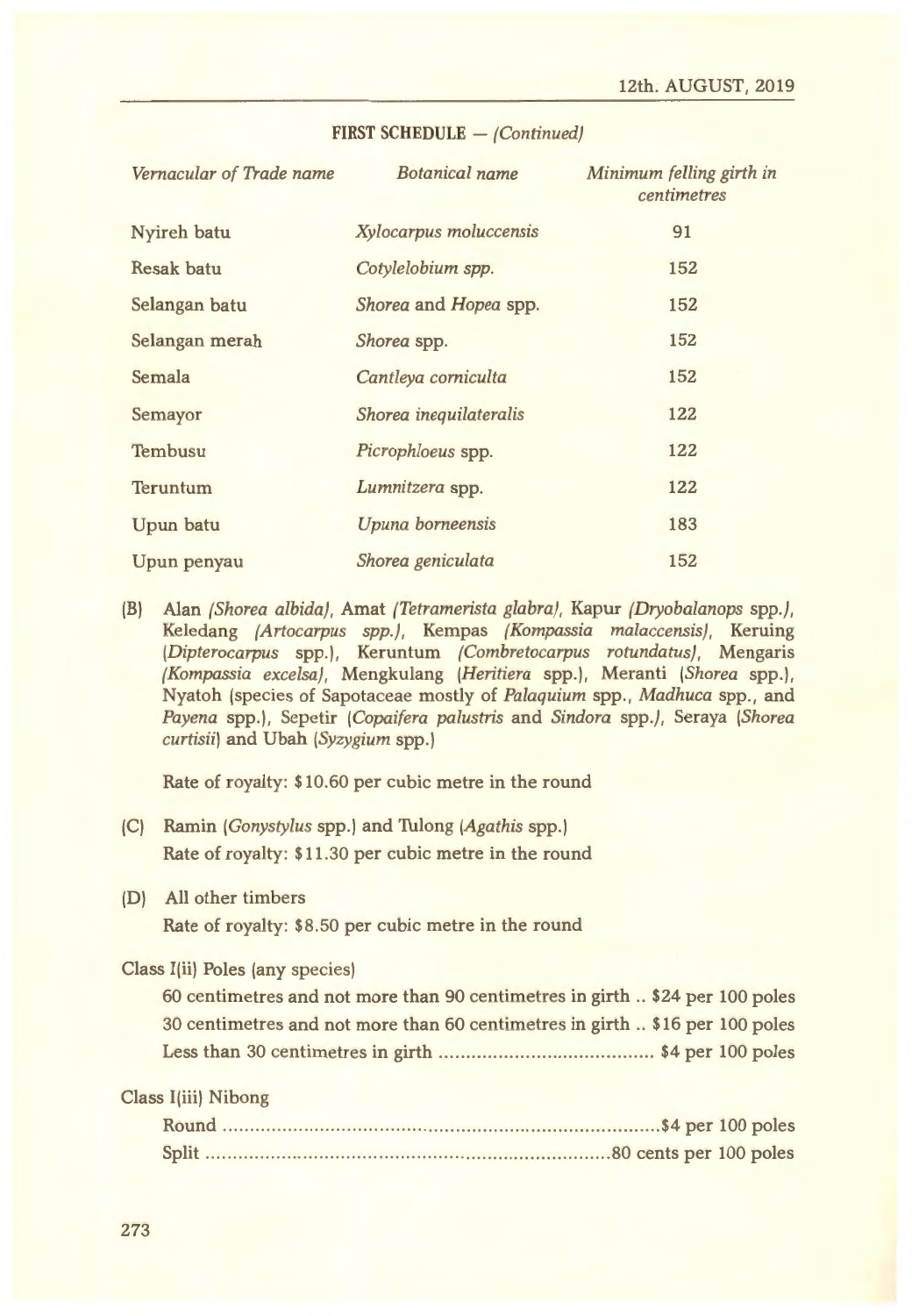## BRUNEI DARUSSALAM GOVERNMENT GAZETTE

|          | Class I(iv) Shingles (Attaps)                            |
|----------|----------------------------------------------------------|
|          |                                                          |
|          |                                                          |
| Class II |                                                          |
|          | Firewood (stacked):                                      |
|          |                                                          |
|          |                                                          |
|          | Mangrove:                                                |
|          |                                                          |
|          |                                                          |
|          | <b>Minor Forest Produce:</b>                             |
|          | Getah jelutong, and other kinds of getah as fixed by the |
|          |                                                          |
|          |                                                          |
|          | PRODUCE TAKEN UNDER LICENCE FORM 3                       |
| (A)      | Timber                                                   |
|          |                                                          |
|          |                                                          |
| (B)      |                                                          |
| C        | Firewood                                                 |
|          | a                                                        |
|          | (b)                                                      |
| (D)      |                                                          |
|          | <b>Amendment of Third Schedule</b>                       |

3. The Third Schedule to the principal Rules is amended by adding the following new item  $-$ 

"15. Forest Reserve land rental \$2,400 per acre per year".